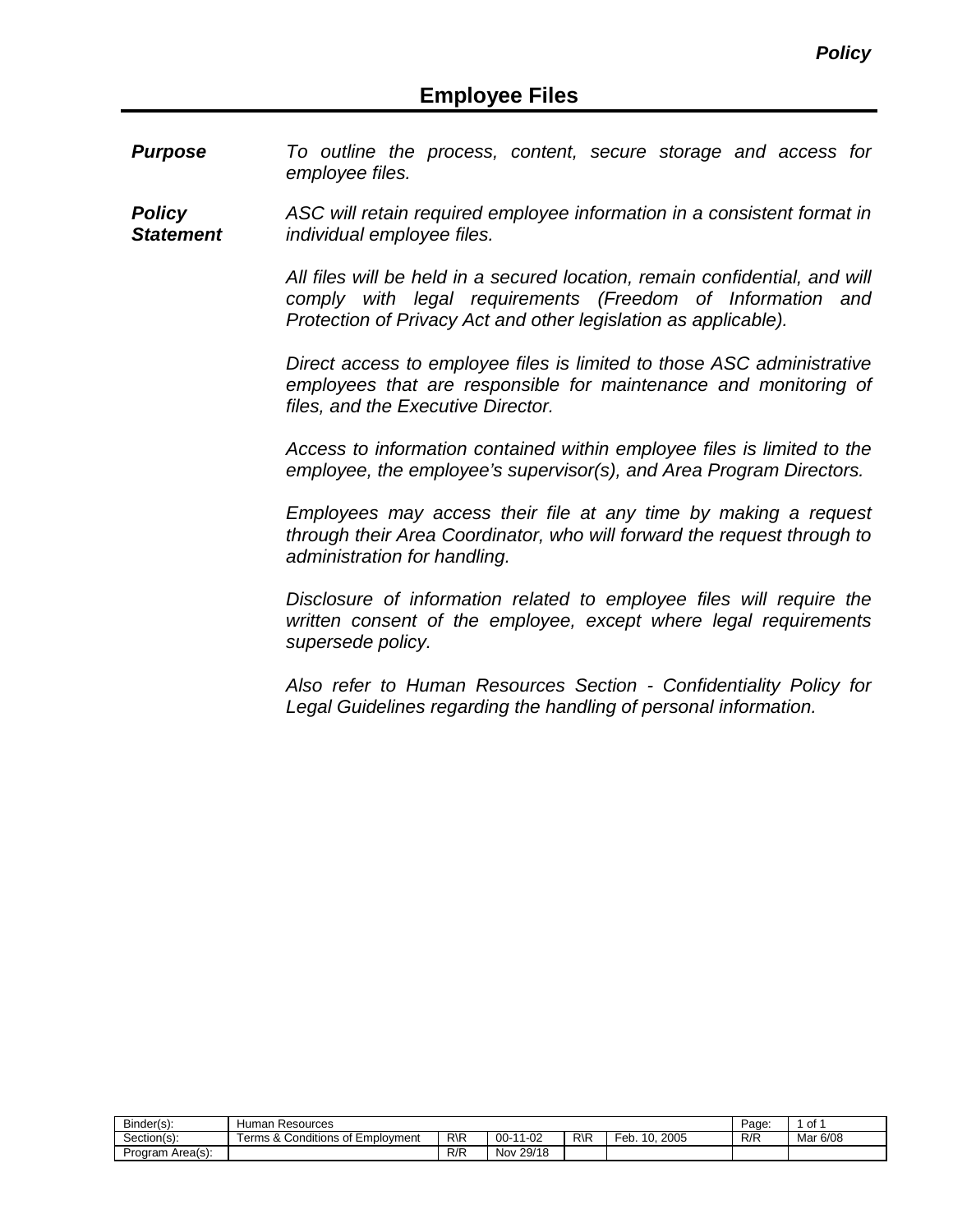#### **1. Main File Room**

- 1. Each employee will have a main file and it will be kept in the locked main file room at the Olds Services Support Building.
- 2. Accessibility to the main file room is limited to those administration employees who are responsible for file maintenance and monitoring and have been issued keys.
- 3. Accessibility to information contained in files in the main file room is limited to the employee, employee's supervisor(s) and Program Directors.
- 4. Employees wishing to access information contained in their main file can do so by making a request to their Service Area Coordinator, who will forward the request through to the Administration Coordinator for access.
- 5. Files will be reviewed in the presence of an authorized employee
- 6. Information may not be removed from the main file, but may be copied for the employee. This information will be subject to legislation (Freedom of Information and Protection of Privacy Act and other legislation as applicable).
- 7. Any copy of any information from an employee's main file being held by a Supervisor or Program Director must be held in a secure manner and destroyed once no longer required.
- 8. Any supervisory documentation pertaining to an employee occurring at an employee's worksite that constitutes part of the employee file must be held in a confidential and secure location and must be forwarded for permanent filing as soon as reasonably possible.

# **2. Administrative Records for Payroll Processes**

- 1. Additional information pertaining to an employee in regards to payroll processes may be held by Administration. This may include:
	- a) Payroll records
	- b)  $T 4's$
	- c) Extended benefit billing information
	- d) Vacation information
- 2. This information is confidential and is held secure.

| Binder(s):       | Human<br>Resources                           | Paɑe | Οt           |                 |                           |     |          |
|------------------|----------------------------------------------|------|--------------|-----------------|---------------------------|-----|----------|
| Section(s):      | Conditions<br>t Emplovment<br>erms &<br>. ot | R/R  | 1-02<br>00-  | $R\backslash R$ | Feb.<br>2005<br>1 ∩<br>U. | R/R | Mar 6/08 |
| Program Area(s): |                                              | R/R  | 29/18<br>Nov |                 |                           |     |          |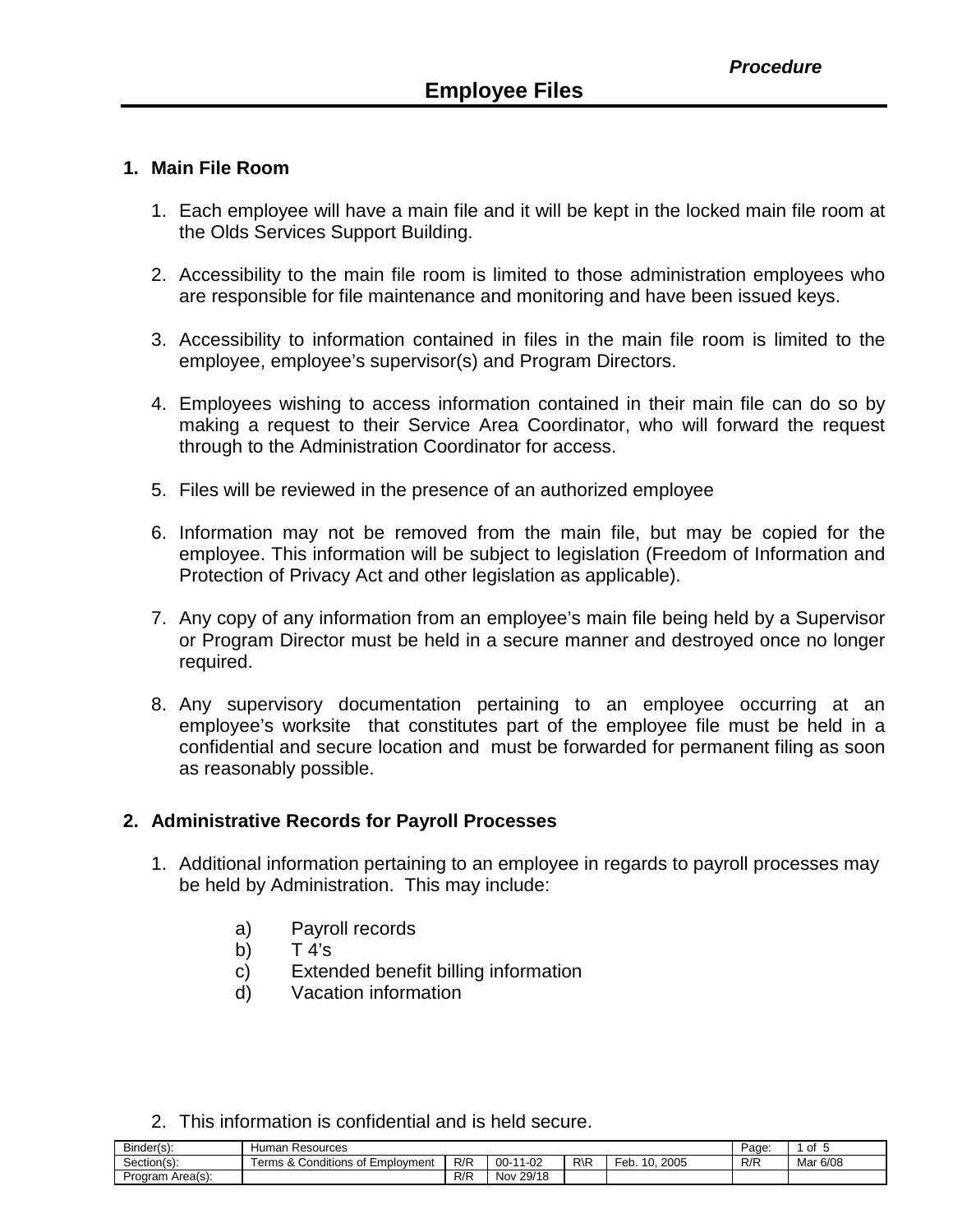3. Employees needing information related to payroll records can make a request through their Area Coordinator, who will forward the request to the Administration Coordinator for follow up.

## **3. Information Stored On Computers**

- 1. Information being produced on computers must follow the same guidelines for safe confidentiality and safe storage.
- 2. Employee payroll information stored on ASC hard drives or electronic devices is accessible only to payroll and accounting personnel and the Executive Director.
- 3. Completed documents will be filed as per ASC filing procedures.
- 4. All information completed or retained on computer is treated as per the Freedom of Information Act, other applicable legislation and ASC confidentiality policies.

## **4. Storage Of Sensitive Information**

- 1. Personal information of a sensitive nature will be placed in sealed envelopes on employee files, to be accessed only by the Executive Director/Program Directors. This includes but is not limited to:
	- a) Background checks
	- b) Sensitive performance related matters
	- c) Medical or other personal health and wellness information
	- d) A request from the employee that the information only be accessed by the Executive Director/Program Directors
- 2. Information/documents that would require a request through FOIP or other applicable acts may be stored separately in a storage area that is restricted to access only by the Executive Director/Administration Coordinator. The information placed in this file will:
	- a) Be placed in a separate envelope
	- b) Have the name(s) of who the information is about
	- c) Be dated
	- d) Have an identifying number on it
- 3. If an employee has information in this separate file, a cover sheet indicating the date and the number of the envelope will be placed on their main file.

| $\sim$<br>Binder(s): | Resources<br>Human                                             | Page. | 0f<br>ັ         |                 |                                   |     |          |
|----------------------|----------------------------------------------------------------|-------|-----------------|-----------------|-----------------------------------|-----|----------|
| Section(s):          | - -<br><sup>2</sup> Conditions or<br>: of Emplovment<br>erms & | R/R   | 11-02<br>$00-1$ | $R\backslash R$ | 2005<br>-<br>Feb.<br>$\mathbf{u}$ | R/R | Mar 6/08 |
| Program Area(s):     |                                                                | R/R   | 29/18<br>Nov    |                 |                                   |     |          |

#### **Employee File Contents**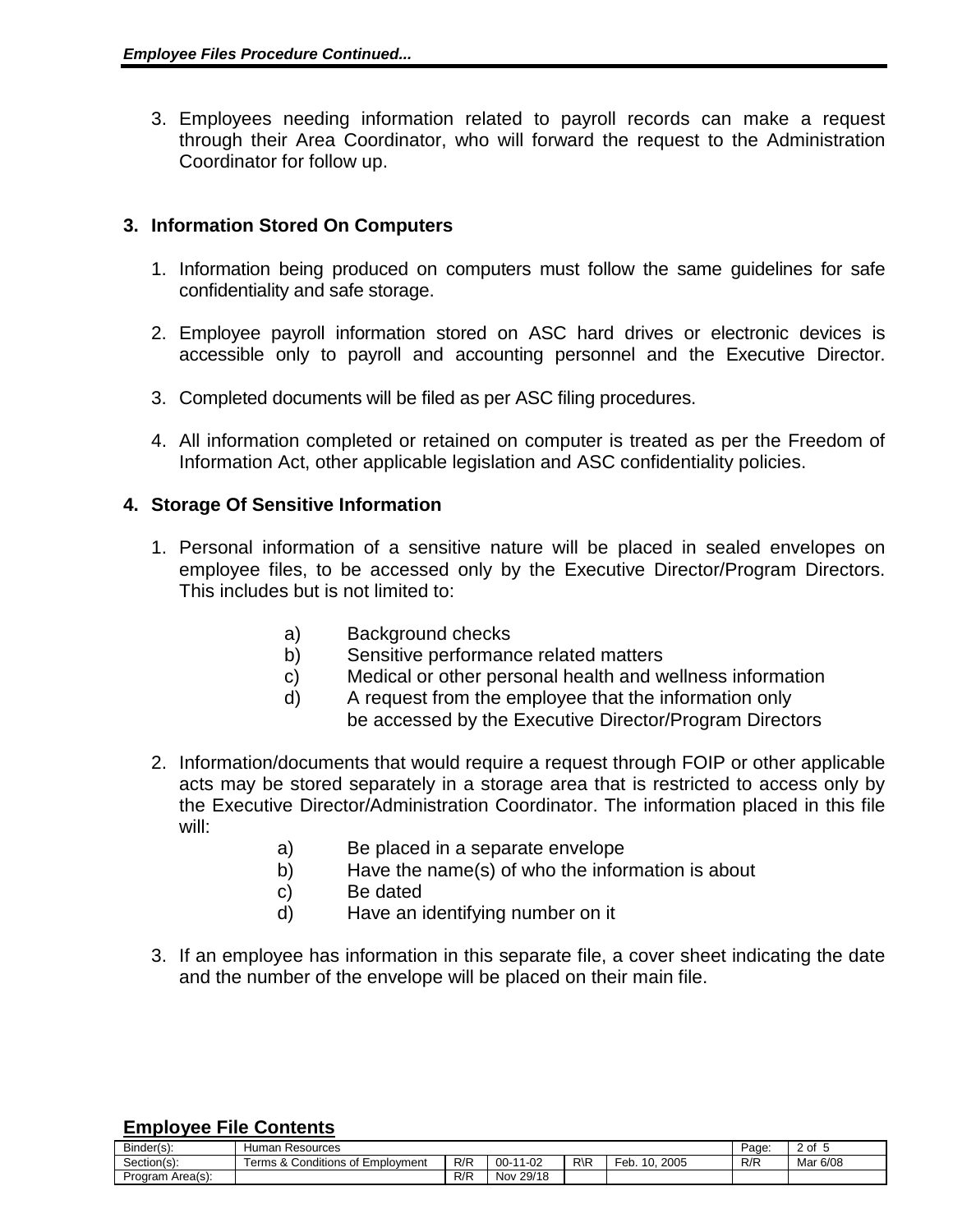Program Area(s):

- 1. Upon commencement, each employee will have a main file established by the designated administration employee(s).
- 2. The following is a general guideline for format and content of employee files:

|                          | <b>COMMENCEMENT</b><br><b>SECTION</b> | <b>SECTION MAY CONTAIN BUT IS NOT LIMITED TO</b>                                                                                                                                                                                                                                                                                                                                                                                                                                    |     |                                                                                                                                                           |                 |                                                                                              |  |       |          |
|--------------------------|---------------------------------------|-------------------------------------------------------------------------------------------------------------------------------------------------------------------------------------------------------------------------------------------------------------------------------------------------------------------------------------------------------------------------------------------------------------------------------------------------------------------------------------|-----|-----------------------------------------------------------------------------------------------------------------------------------------------------------|-----------------|----------------------------------------------------------------------------------------------|--|-------|----------|
| <b>Commencement</b>      |                                       | • ASC Health and Safety Commitment<br>Code of Ethics<br>• Conflict of Interest Compliance Agreement<br>Direct Deposit Banking Form<br><b>Employee Commencement Checklist</b><br><b>Employee File Coversheet</b><br><b>Employment Application</b><br>Immigration/Work Permits<br>Interview Package<br>• Non-Solicitation Agreement<br>Oath of Confidentiality<br><b>Payroll Information Sheet</b><br><b>Record of Employment</b><br><b>Reference Checks</b><br>Resume<br>TD1 & TD1AB |     |                                                                                                                                                           |                 |                                                                                              |  |       |          |
|                          | <b>Employment Status &amp; Wage</b>   |                                                                                                                                                                                                                                                                                                                                                                                                                                                                                     |     | Change of Status<br>Letter of Resignation<br>Offer of Employment<br>Offer of Employment Checklist<br><b>Performance Review Letters</b><br>Wage Increments |                 | Request for Verification of Employment Training                                              |  |       |          |
| <b>Employee Benefits</b> |                                       | <b>Benefit Plan Documentation</b><br><b>RRSP Documentation</b><br>٠                                                                                                                                                                                                                                                                                                                                                                                                                 |     |                                                                                                                                                           |                 |                                                                                              |  |       |          |
| <b>Background Checks</b> |                                       | ٠                                                                                                                                                                                                                                                                                                                                                                                                                                                                                   |     | <b>CRC/CIRC Check Renewal</b><br><b>CRC/CIRC Tracking Sheet</b><br><b>Renewal Reminder Letters</b>                                                        |                 | Criminal Record with Vulnerable Sector Check (CRC)<br>Child Intervention Record Check (CIRC) |  |       |          |
|                          | <b>Consents and Agreements</b>        | $\bullet$<br>$\bullet$                                                                                                                                                                                                                                                                                                                                                                                                                                                              |     | <b>Consents for Site Survey</b><br>ID card Agreement                                                                                                      |                 |                                                                                              |  |       |          |
| Binder(s):               | Human Resources                       |                                                                                                                                                                                                                                                                                                                                                                                                                                                                                     |     |                                                                                                                                                           |                 |                                                                                              |  | Page: | 3 of 5   |
| Section(s):              | Terms & Conditions of Employment      |                                                                                                                                                                                                                                                                                                                                                                                                                                                                                     | R/R | 00-11-02                                                                                                                                                  | $R\backslash R$ | Feb. 10, 2005                                                                                |  | R/R   | Mar 6/08 |
| Program Area(s):         |                                       |                                                                                                                                                                                                                                                                                                                                                                                                                                                                                     | R/R | Nov 29/18                                                                                                                                                 |                 |                                                                                              |  |       |          |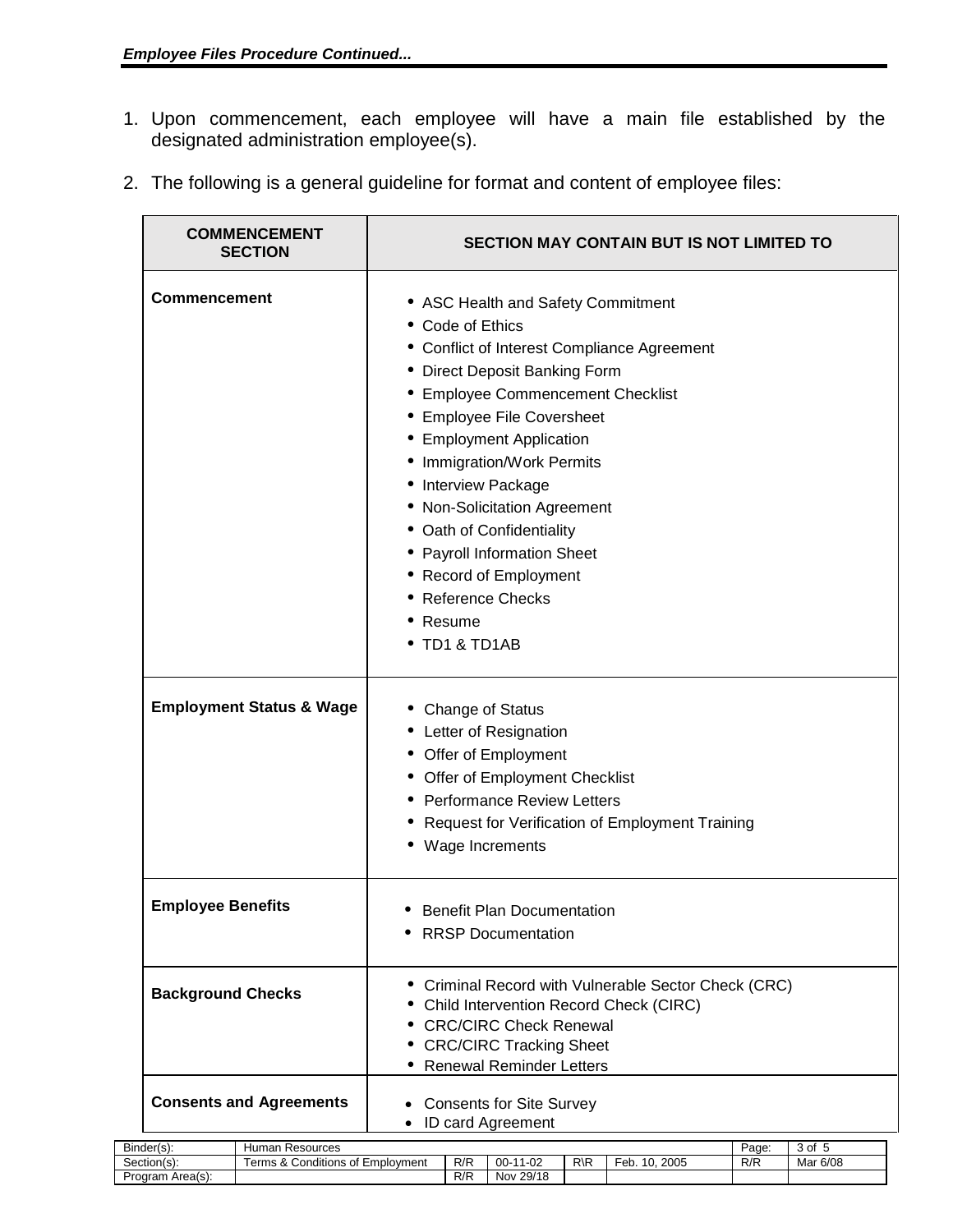|                                                          | • Intranet and E-mail Use Agreement<br><b>Paystub Email Consent</b><br>Security of Keys and Code Agreement<br>Telecommunications and Technology Devices Use Agreement<br>Specific consents for release of information                                                                                                                                                                                                                                                                                        |
|----------------------------------------------------------|--------------------------------------------------------------------------------------------------------------------------------------------------------------------------------------------------------------------------------------------------------------------------------------------------------------------------------------------------------------------------------------------------------------------------------------------------------------------------------------------------------------|
| <b>Driving</b>                                           | Copy of Driver's License<br><b>Drivers Abstract</b><br><b>Orientation Checklist for Class 4</b><br><b>Personal Vehicle Insurance Requirements</b><br>Vehicle Insurance Waiver Letter                                                                                                                                                                                                                                                                                                                         |
| <b>Medical</b><br><b>Health and Safety</b>               | Accident/Injury Reporting for Employees<br>Incident/Accident Investigation Report<br><b>Medical Notes</b><br><b>Physical Demands Documentation</b>                                                                                                                                                                                                                                                                                                                                                           |
| <b>PERSONNEL FILE</b><br><b>SECTION</b>                  | <b>SECTION MAY CONTAIN BUT IS NOT LIMITED TO</b>                                                                                                                                                                                                                                                                                                                                                                                                                                                             |
| <b>Orientation &amp; Training</b>                        | <b>Award certificates</b><br>Behaviour Support Plan& Restrictive Practice Training<br>Acknowledgment<br>Employee development certificates<br>First Aid and CPR<br>• Food Handling Orientation<br><b>Med Orientation</b><br>Pre-existing certificates, diplomas, other credentials<br>Safe Water Temperature Orientation<br>٠<br>Service Orientation/Re-orientation Checklist<br><b>Staff Proficiency Assessment/Quiz</b><br><b>Textured Modified Diet Reading List</b><br><b>Therapeutic Tub Orientation</b> |
| <b>Annual Reviews</b>                                    | <b>Performance Evaluations and Reviews</b>                                                                                                                                                                                                                                                                                                                                                                                                                                                                   |
| Correspondence                                           | CRA<br>Miscellaneous circulation<br><b>Recognition Letters</b><br>Updates and announcements on Employment Standards<br><b>Concern Resolution</b>                                                                                                                                                                                                                                                                                                                                                             |
| <b>Performance Related</b><br>Human Resources<br>der(s). | • Contact Notes, Coaching Notes and Meeting Minutes<br>• Medication Error Report for Employees<br>Page: $4 of 5$                                                                                                                                                                                                                                                                                                                                                                                             |

| $\overline{\phantom{a}}$<br>Binder(s) | Resources<br>Humar                                          | Page                  | $\mathsf{D}^*$<br>$\mathbf{u}$ |                 |                              |     |          |
|---------------------------------------|-------------------------------------------------------------|-----------------------|--------------------------------|-----------------|------------------------------|-----|----------|
| ~<br>Section(s):                      | <br>. –<br>Employment<br>erms<br>Conditions of <sup>F</sup> | R/R                   | -02<br>00-                     | $R\backslash R$ | 2005<br>∙eb.<br>$\mathbf{u}$ | R/R | Mar 6/08 |
| Area(s):<br>Program                   |                                                             | D/D<br>ᄿ <del>൛</del> | 29/18<br>Nov.                  |                 |                              |     |          |